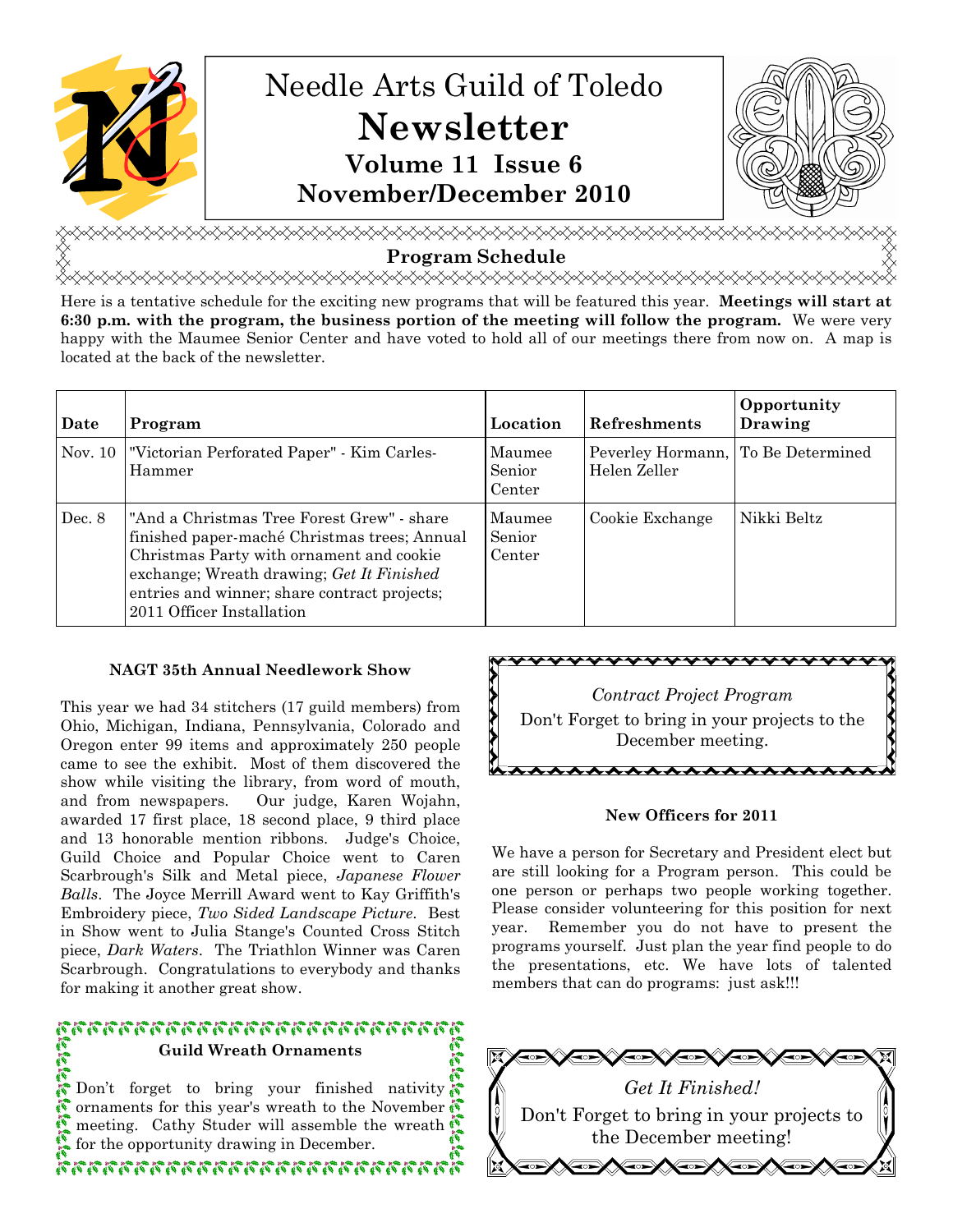

Here is a list of events besides our monthly meetings that you may find interesting. Further info may be obtained from the EGA or GLR websites or in later issues of this newsletter as it becomes available.

#### Dates Event Information

- 10/23/10 ― 19th Nation Exhibit: Through the Needle's Eye 02/13/11 Neville Public Museum of Brown County, 210 Museum Place, Green Bay, WI 54303. Contact Gene Unberger at umberger eb@co.brown.wi.us
- $10/23/10 \textit{EGA National Tangstry: America the Beautiful}$ 02/13/11 Neville Public Museum of Brown County, 210 Museum Place, Green Bay, WI 54303 Contact Gene Unberger at umberger\_eb@co.brown.wi.us
- $04/03/11 GLR$  Seminar Sponsored by the Town & 04/07/11 Country Chapter and will be held at 1989 Front St, Cuyahoga Falls, OH 44221. Contact Carmen Heare at Carmen.heare@omnova.com
- $04/15/11 EGA National Tangstry: America the$ 05/29/11 Beautiful. William M Costick Activities Center, 28600 Eleven Mile Rd, Farmington Hills, MI 48336. Visit www.fhgov.com/ Community/Costick/Costick.asp
- 09/08/11 ― International Embroidery Conference
- 09/10/11 Embroidery in the Americas: The Influence of Colonization on the Embroidery. English, Spanish and French influence will be explored by experts in the field. Naples Grande Beach Resort, 475 Seagate Drive, Naples, FL. For more information contact Margaret Kinsey at rkinsey223@aol.com
- $09/11/11 -$  Flamingo Fandango EGA National 09/16/11 Seminar, Naples, FL. Hosted by the Sun Region. Contact Donna Christie dlchristie2011@yahoo.com
- 05/16/12 Mideastern Region (MER) Seminar-05/20/12 Common Threads The event is sponsored by the Mid-Eastern Region at 2800 West 8th Street, Erie, PA 16505. For more information contact Marilyn Bell at Dollyandmabell@aol.com





#### 577 Foundation Fall Seminar

On Saturday, November 6 we will have our 3rd annual fall seminar at the 577 Foundation, located at 577 E. Front St. (at E. Boundary) in Perrysburg, Ohio. Class time is 9:00 a.m. to 4:00 p.m. Pat Donaldson will teach her Heart Band Sampler. By now you should have received your 24 ct. Congress Cloth. You should have done all the pre-work and have the piece framed up and ready to stitch. All fibers to stitch the sampler, beads, embellishments, needles, colored instruction book and colored photograph will be provided in the kit. Pat will bring more color combinations than students, so everyone should be able to find one they like. You can see the sampler at patdonaldson.com. Students will need to bring 8 x 14" stretcher bars, tacks, frame weight or clamp, laying tool, usual stitching supplies, light, magnifier, and extension cord if needed. We will have a potluck at noon. Bring your favorite dish to pass. Bring your own beverage. Table service is provided at the 577 Foundation.



#### Stitch-In

Stitch-In meetings are held every Thursday from 11am–5pm. The third Thursday of the month we are at Something Extra. The fourth Thursday will be at Swan Pointe Care Center or at a member's home. Saturday Stitch-In will be on the last Saturday of the month at the Way Public Library in Perrysburg. Come as early as 9 a.m. and stay until closing, 5 p.m. Call Katherine Thompson at 419-385-0081 or e-mail Diane Myers at jrmyers@roadrunner.com for the next meeting place. Locations change weekly.

#### If You Need A Ride

If there are any members needing transportation to a meeting please let us know. We have members attending from all over the area. Don't stay home just because you can't drive!

#### Refreshments

Thanks to all members who graciously volunteered to bring refreshments to our meetings. I'm sure I'm not alone in saying they were delicious and greatly appreciated. Thank you again. Submitted by Donna Cairns.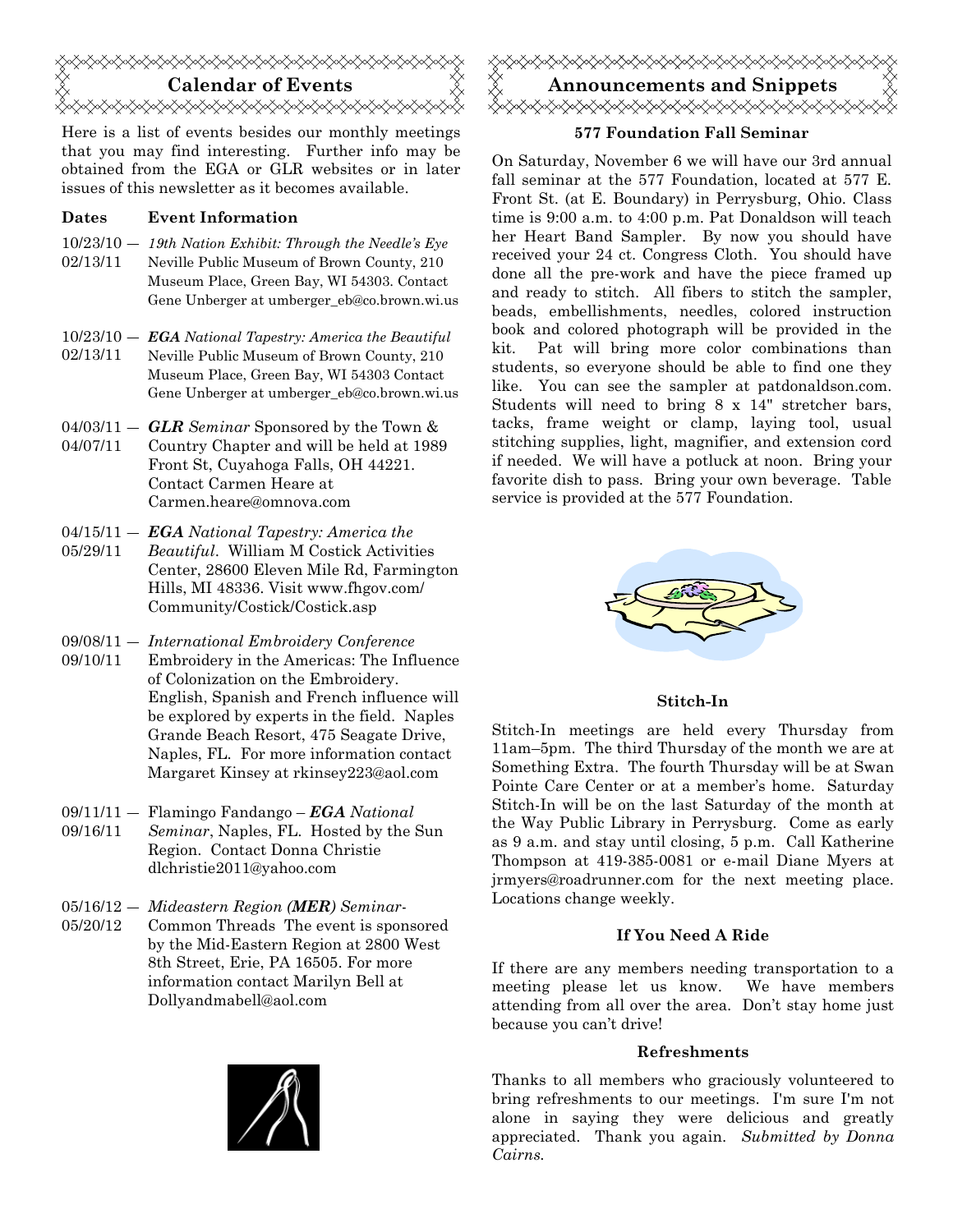

An overview of our 35th annual show while judge Karen Wojahn

Another overview of our exhibit with Karen Wojahn and Christine Hampshire in the background. I think that is David Hampshire behind the display stand.





Thanks to everyone for making our 35th Annual Needlework Show a success!!

All photos of the show on this page were taken by Su Pellitieri.

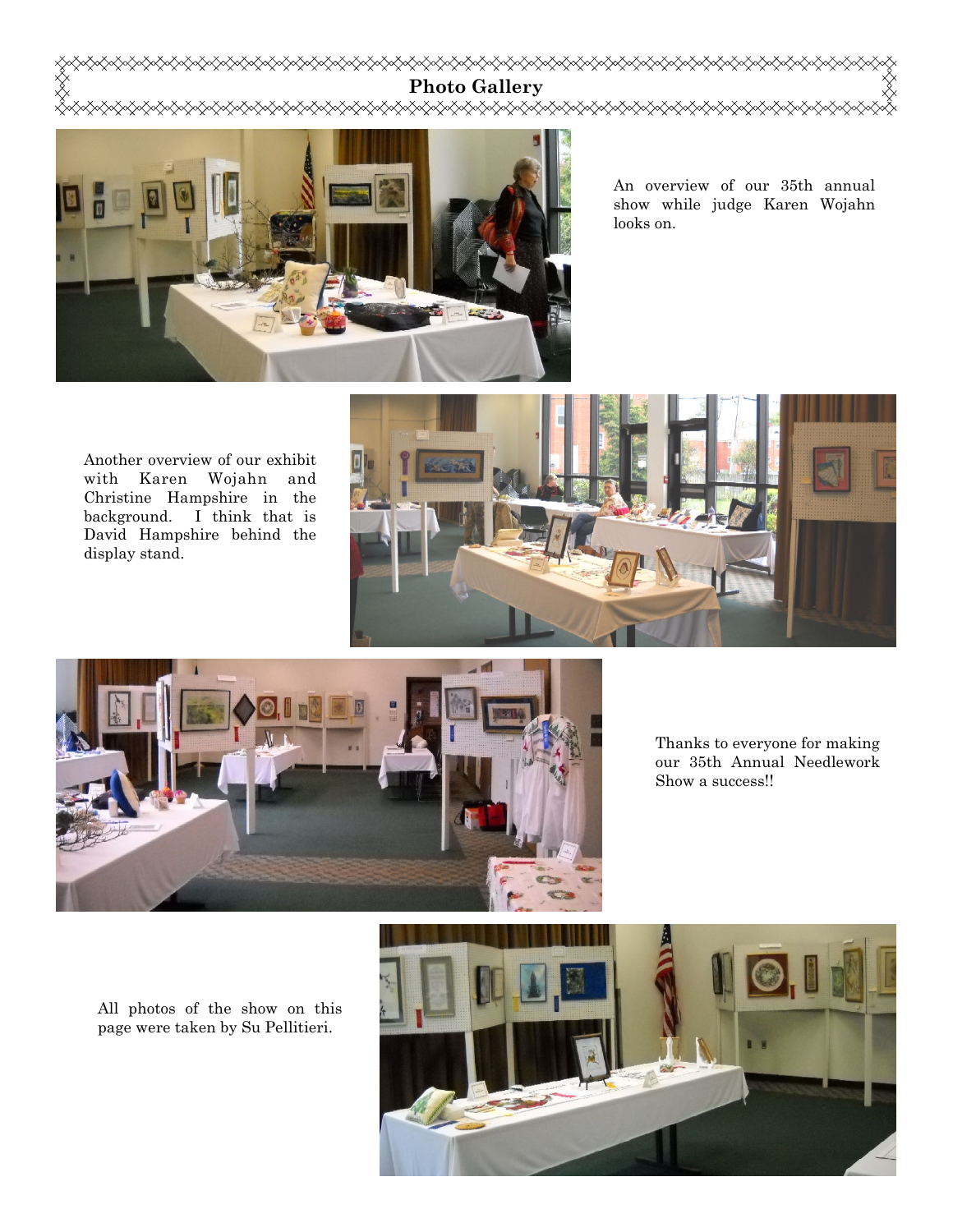

Several members have recently attended national seminars for EGA and ANG and showed off their projects at our October meeting. All photos by Su Pellitieri.



Christine Hampshire showing just one of the three canvases needed for her piece from the ANG seminar in Columbus, OH.



Nancy Wright shows one of the projects she took at the EGA seminar in San Francisco, CA while Caren Scarbrough looks on.



Karlyn Thompson and one of the projects she took at the EGA seminar in San Francisco, CA.



One of the projects Caren Scarbrough is working on from the ANG seminar in Columbus, OH.



Teacher Debbie Stiehler and her Jolly Olde Elf at the ANG seminar in Columbus, OH. Su Pellitieri is hard at work on this whimsical 3-D Santa Claus.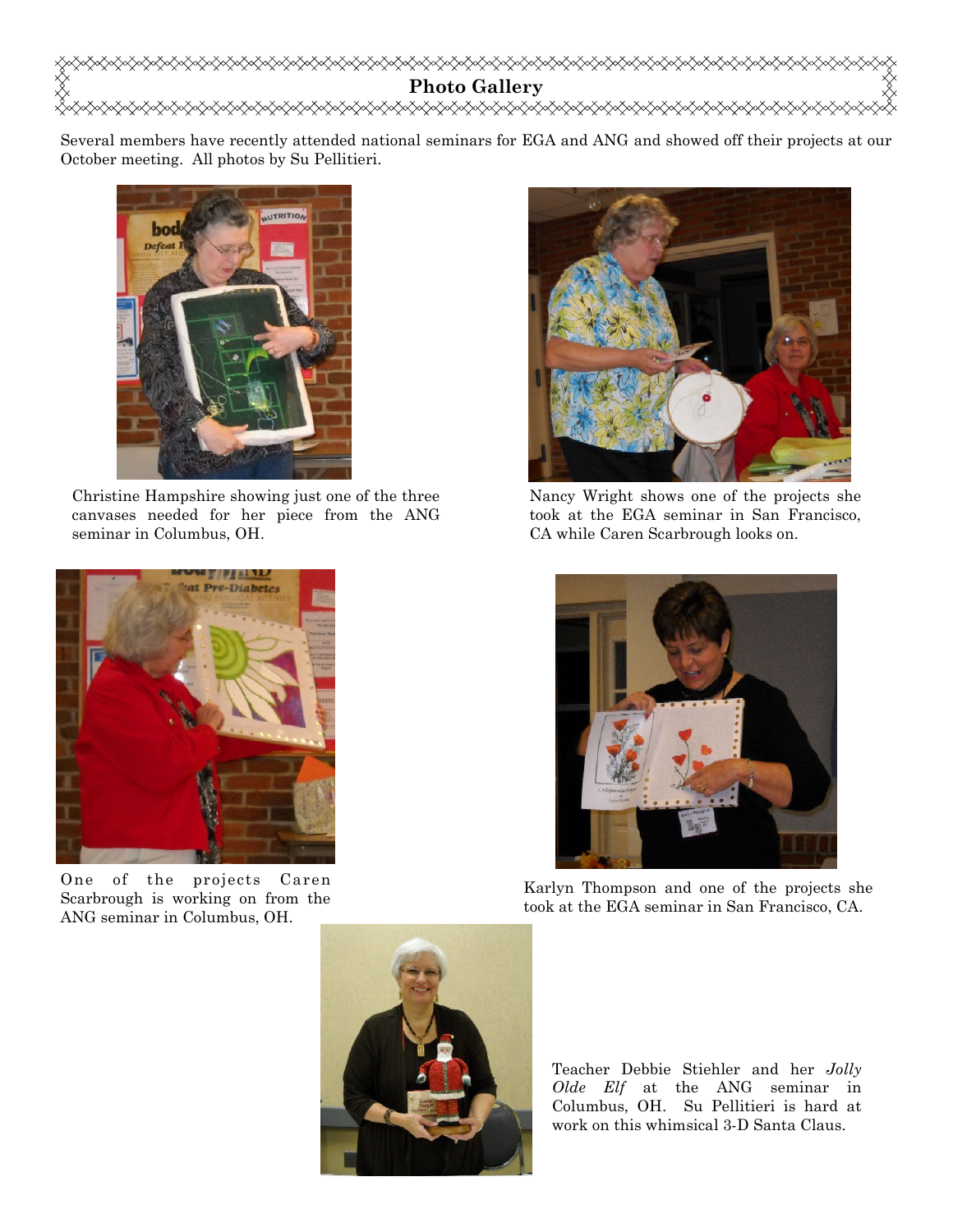The NAGT Newsletter is published six times per year (January, March, May, July, September, and November) by the Needle Arts Guild of Toledo (NAGT) chapter, The Embroiderers' Guild of America, Inc. The Editor welcomes comments, input, and story items. Please send them to the editor by the 25th of the month preceding publication.

Editor: Susan Pellitieri; 703 Butterfield Dr; Toledo, Ohio 43615, Phone: 419-382-1329, E-mail: NeedleArtsToledo@aol.com

EGA chapter newsletters may copy material contained in this publication except items which are noted and marked as copyrighted. Please credit this Chapter when due.

MEMBERSHIP in the Needle Arts Guild of Toledo is open to all embroiderers. New and renewing dues payments should be sent to: Nancy Wright, 17515 Sycamore Rd., Grand Rapids, OH 43522.

ANNUAL DUES - NAGT annual dues of \$43 includes: Dues - Local chapter

- Bimonthly NAGT chapter newsletter
- Chapter meetings and programs
- Local chapter lending library
- Group correspondence course (additional fee required)
- Dues Great Lakes Region (GLR)
- GLR seminar (additional fee required)

Dues - The Embroiderers' Guild of America, Inc. (EGA)

- Subscription to quarterly magazine, Needle Arts
- Individual correspondence courses for a fee
- National seminars for a fee

Members can attend optional local Chapter workshops presented by teachers contracted by the Chapter and paid for by workshop participants.

MEETINGS are on the second Wednesday of the month at 6:30 p.m. in the Maumee Senior Center, 2430 Detroit Ave., Maumee OH 43537. Please note that the Google Map below labels Rte. 25/24 as S. Detroit Ave. south of the Ohio Turnpike, but it really is Anthony Wayne Trail.

GUESTS are welcome at all meetings and may attend two meetings before being asked to join.

**NAME TAGS** must be worn at all meetings or pay a  $25¢$  fine. The fines collected go to general funds to help cover expenses.

MEETING CANCELLATION: Monthly meetings are cancelled due to bad weather if the Toledo Public schools are closed. Tune into AM 1370 News radio in Toledo for school closings.

<del></del> NAGT Officers and Board Members <sub></sub><sub></sub>

President ⊠ Sue Hojnacki 419-385-8511 needleworkersue7@aol.com

President Elect Ø Sue Wiemer 419-531-6325 dlwiemer@sbcglobal.net

Secretary  $\boxtimes$ Cassandra Jamet 419-474-3863 cdenniss@yahoo.com

Treasurer<sub> $⊓$ </sub> Nancy Wright 419-832-3801 nlwright42@verizon.net

2010 Show Chairman Nancy Wright 419-832-3801 nlwright42@verizon.net

#### Outreach Chairman

Kay Griffith 419-784-2868 kayjgrif@embarqmail.com

Welcoming Committee Marilyn Freeman 419-381-8782

GLR Representative Diane Myers 419-832-9571 jrmyers@roadrunner.com Newsletter **Ø** Susan Pellitieri 419-382-1329 NeedleArtsToledo@aol.com spellitieri@namsa.com

Membership ⊠ Diane Myers 419-832-9571 jrmyers@roadrunner.com

Program ⊠ Karlyn Thompson 419-823-3439 karlynthompson49@yahoo.com

**Education** ⊠ Caren Scarbrough 419-278-2162 caren505@roadrunner.com

Historian Katherine Thompson 419-385-0081 kmthompson49@yahoo.com

Publicity

Peverley Hormann 419-699-2076 pevhormann@yahoo.com

Hospitality Donna Cairns 419-841-7403

 $\boxtimes$  indicates Voting Members Map courtesy of Google Map.